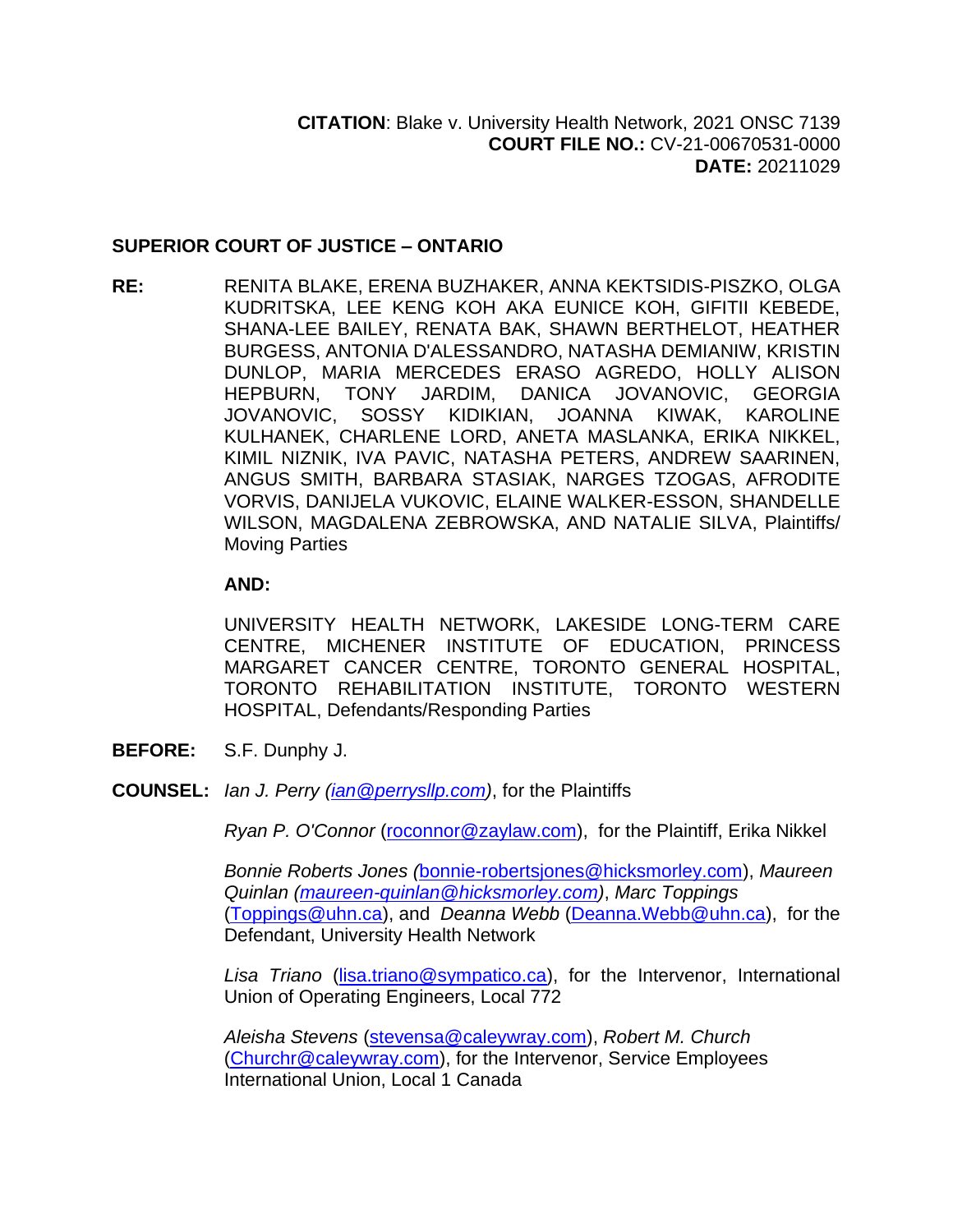Page: 2

*Danielle Bisnar* [\(dbisnar@cavalluzzo.com\)](mailto:dbisnar@cavalluzzo.com), *Sharan Basran* [\(SharanB@ona.org\)](mailto:SharanB@ona.org), for the Intervenor, Ontario Nurses' Association

*Nini Jones* [\(Nini.Jones@paliareroland.com\)](mailto:Nini.Jones@paliareroland.com) and *Jodi Martin* [\(Jodi.Martin@paliareroland.com\)](mailto:Jodi.Martin@paliareroland.com), for the intervenor, OPSEU

*Charles Sinclair* [\(csinclair@goldblattpartners.com\)](mailto:csinclair@goldblattpartners.com), for the Intervenor, CUPE

*Robert Logue* [\(rlogue@seiulocal2.ca\)](mailto:rlogue@seiulocal2.ca), for the Intervenor SEIU Local 2

Frank Cesario [\(frank-cesario@hicksmorley.com\)](mailto:frank-cesario@hicksmorley.com), for the Intervenor, Ontario Hospital Association

**HEARD at Toronto (Video):** October 28, 2021

# **REASONS FOR DECISION**

[1] On Friday October 22, 2021, I issued an interim injunction to preserve the employment *status quo* of a group of employees of the defendant University Health Network until further argument could be heard with brief reasons issued at the time.

[2] In summary, the plaintiffs had issued a Notice of Action disputing on a number of grounds the validity of a recently adopted employment policy of the defendant employer requiring all of its more than 17,000 employees to be fully vaccinated or face termination of their employment commencing October 22, 2021 (i.e. the day I heard the interim injunction application). I issued brief reasons later that day and directed a preliminary hearing on the question of my jurisdiction to grant the relief sought to be held this morning.

[3] It is perhaps necessary for me to underscore that this decision does *not* address the question of the merits or legality of the vaccine policy adopted by UHN. The interim injunction granted last week did not decide whether the requested injunction could or should issue. It merely decided that the *status quo* could be preserved with minimal impact upon the parties until now so as to permit a better opportunity to examine that very question. At this early stage, the plaintiff is required to satisfy the three-part test described in the Supreme Court of Canada decision in *RJR-MacDonald Inc. v. Canada (Attorney General*), 1994 CanLII 117 (SCC), [1994] 1 SCR 311 namely:

- a. Is there a serious issue to be tried on the question of liability?
- b. Is there a real potential for irreparable harm to ensue if relief is not granted? and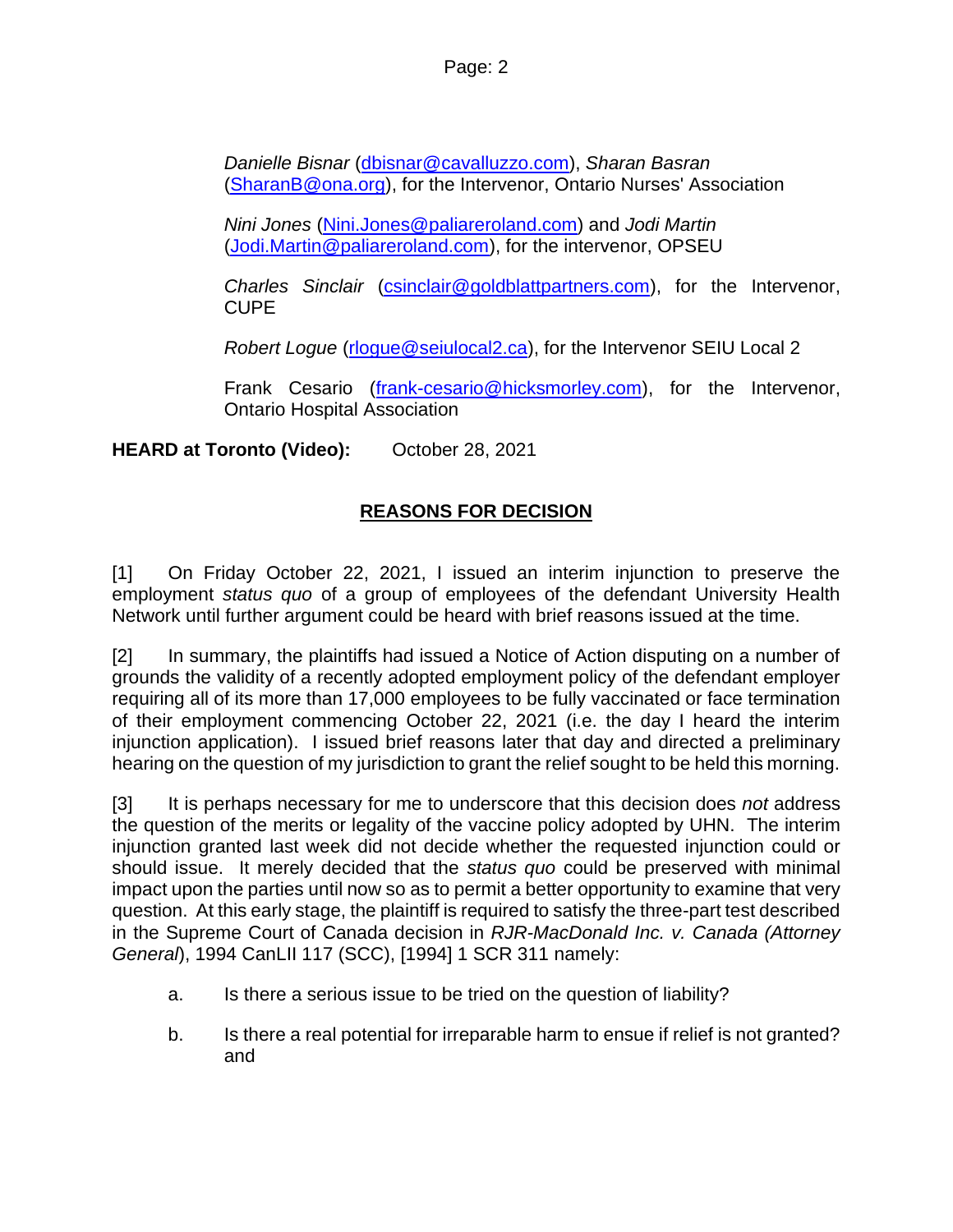c. Does the balance of convenience favour the granting of relief at this early stage?

[4] The jurisdictional question being addressed today goes to the heart of the first of the *RJR* criteria. There is no serious issue being taken today with whether there is at least the *potential* for the vaccination policy to be found to be unreasonable, unlawful or a breach of the contractual rights of some or all of the plaintiffs after a thorough review process. If, as is claimed, there is no jurisdiction to examine the issue at all however there can be no serious issue to be tried on the question of liability in this forum.

## **Issues to be decided**

- [5] The following are the issues that shall be addressed in these reasons:
	- a. Do the unionized plaintiffs have standing to seek the relief sought in the proposed expanded statement of claim?
	- b. In the case of the claims made by the unionized plaintiffs, does this court have the jurisdiction to grant the interim relief or permanent relief sought?
	- c. In the case of the remaining plaintiffs who are not members of a union, ought the interim injunction to be continued?

## **Analysis and discussion**

(a) Do the unionized plaintiffs have standing to seek the relief sought in the proposed expanded statement of claim?

[6] The resolution of this question must be considered against the backdrop of s. 48(1) of the *Labour Relations Act, 1995*, SO 1995, c 1, Sch A which provides that "[e]very collective agreement shall provide for the final and binding settlement by arbitration, without stoppage of work, of all differences between the parties arising from the interpretation, application, administration or alleged violation of the agreement, including any question as to whether a matter is arbitrable".

[7] The defendant and the intervenor unions may differ on many issues that arise in the course of their relationship. They do, however, concur quite strongly on this point: the jurisdiction of the prescribed arbitration process to resolve disputes arising in the collective bargaining context is exclusive and must be carefully secured against interference from the civil courts.

[8] A convenient starting point to understand the current state of the law as regards the exclusive jurisdiction of the dispute resolution regime mandated by the *LRA* can be found in the Supreme Court of Canada decision in *Weber v. Ontario Hydro*, 1995 CanLII 108 (SCC), [1995] 2 SCR 929. Prior to *Weber*, there had been some question as to whether the "exclusive jurisdiction" approach to the question was the correct one. Since *Weber*, that question has been laid to rest. Rather than re-invent the wheel, I shall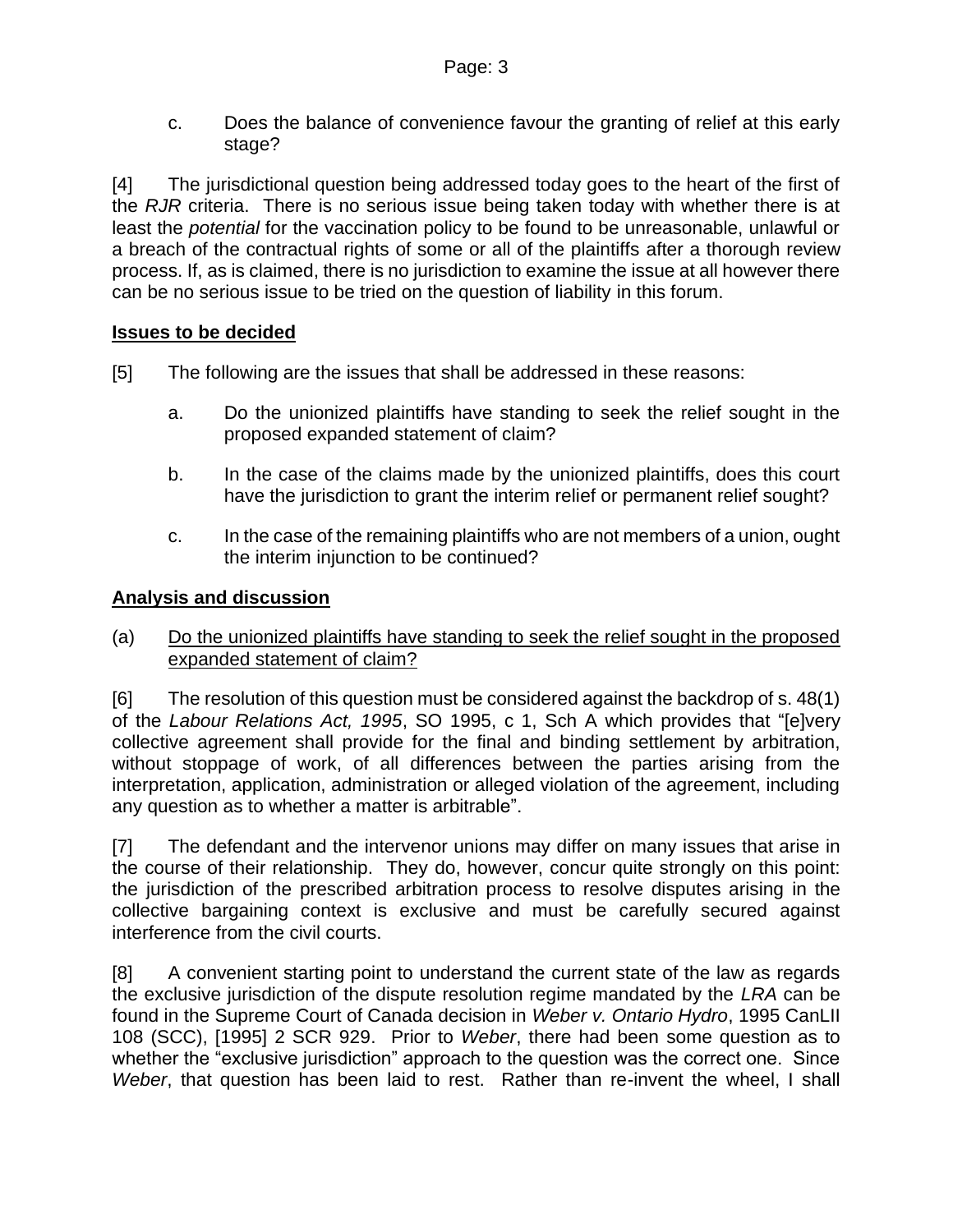summarize here some of the key guidance that emerges from *Weber* and subsequent Supreme Court of Canada jurisprudence on the subject that must be applied to this case:

- a. The *LRA* confers exclusive jurisdiction on labour tribunals to deal with *all*  disputes between the parties arising from the collective agreement – there is no overlapping jurisdiction: *Weber* at para. 50 and 67;
- b. Determining whether a particular dispute is subject to this exclusive jurisdiction requires a consideration of the dispute and of the ambit of the collective agreement: *Weber* para. 51;
- c. The dispute must be examined to determine whether its "essential character" arises from the interpretation, application, administration or violation of the collective agreement: *Weber* para. 52;
- d. The "essential character" of a dispute is not determined by reference to the particular label or description applied to the matter in the pleadings but by reference to the factual circumstances surrounding the claim and the terms of the collective agreement – if the arbitrator is empowered to remedy the alleged wrong then its essential character is covered by the collective agreement: *Jadwani v. Canada (Attorney General),* 2001 CanLII 24157 (ON CA) at paras. 30-35;
- e. In resolving disputes before them, arbitrators have the power and duty to apply the law of the land to the disputes before them: *Weber* para. 56;
- f. The exclusivity of the jurisdiction conferred in relation to disputes arising from a collective agreement is not displaced by the existence of specialized statutory tribunals including under human rights legislation – the language establishing the competing regime must be carefully considered to determine whether there is a clearly expressed legislative intent to displace the arbitrator's exclusive jurisdiction: *Northern Regional Health Authority v. Horrocks*, 2021 SCC 42 (CanLII) at para. 33-35, para. 39;
- g. The exclusive jurisdiction of a labour arbitrator is subject to the residual jurisdiction of the superior court to grant remedies that lie outside the remedial authority of a labour arbitrator, including interlocutory injunctions to ensure that there is no "deprivation of ultimate remedy": *Horrocks* at para. 23.

[9] The Supreme Court has also described as "one of the fundamental principles" of labour relations law the "monopoly that the union is granted over representation": *Noël v. Société d'énergie de la Baie James*, 2001 SCC 39 (CanLII), [2001] 2 SCR 207 at para. 41. While often described as the "collective bargaining agent", the "agency" of the union is in reality a creature of statute. It is a unique type of agency since it is one conferred by statute following certification of the union over the bargaining unit and which can be neither revoked nor altered by an individual employee.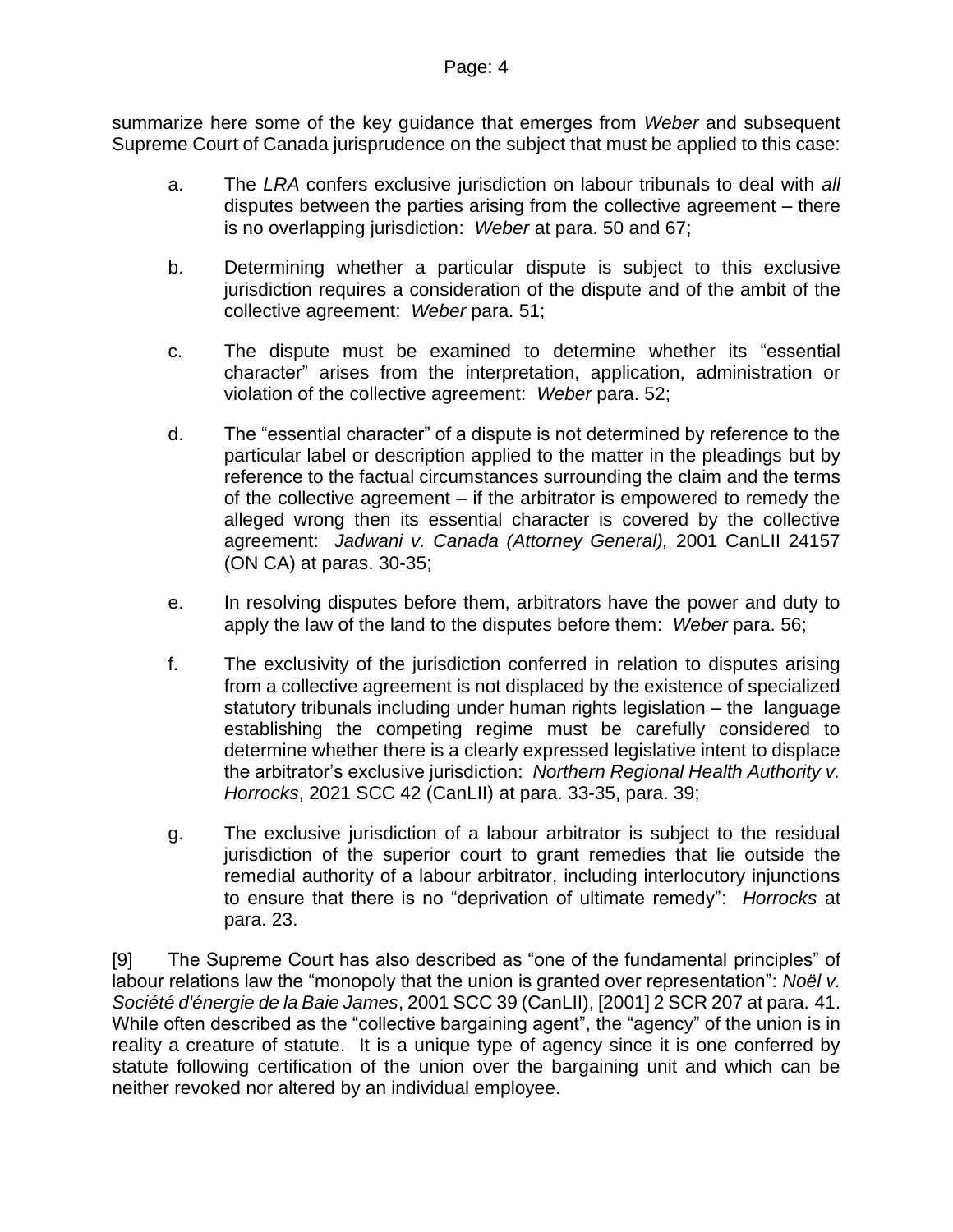[10] I shall not refer to every one of the numerous cases cited by the intervening unions in their very helpful written submissions. I can fairly summarize the jurisprudence of the last twenty-five years at least by observing that Canadian courts have adopted a broad and liberal approach to the question of whether the essential character of a particular dispute lies within or without the ambit of a collective agreement. There is no basis to apply a strict or adverse construction approach to the question and the weight of the jurisprudence very heavily supports this approach.

[11] While I was strongly urged by the plaintiffs to defer consideration of the "essential character" question until a later date, I cannot agree. The Legislature has gone to great pains to erect a high walls surrounded by a deep moat to preserve and protect the labour relations environment from external incursions. The exclusive agency of the union and the exclusive jurisdiction of the arbitral dispute resolution regime mandated are but two of the most prominent elements of that edifice. Deferring a consideration of the jurisdictional foundation for the intervention of the court until *after* it has already intervened in a material way would fundamentally undermine those carefully calibrated defences. The interventions of the court in the delicate balance of labour relations would swiftly evolve from few and far between to routine. In the present case, two critical factors that were present when a *short-term* and limited interim injunction was put in place was the determination that there would be little to no practical impact of the interim order prior to the time fixed for the hearing of this motion given the scheduling of employees and the notable absence of the voice of the collective bargaining agents from the process at that stage.

[12] The facts before me demonstrate quite persuasively that the essential character of this dispute goes to the very core of the collective bargaining agreement and relationship. Despite the different statutory schemes invoked in support of the claim – all of which an arbitrator is fully capable of taking into account in resolving the dispute – the claim calls into question the right of the employer to have enacted and enforced its vaccine policy. This clearly requires a consideration of the management rights clause of the collective agreements governing each of the unionized employees. The intersection of those management rights with bargained-for health and safety policies are also fundamental aspects of the collective agreements in place in this case. The claim disputes the right of the employer to terminate the employment of the affected employees. There are few aspects of a collective agreement more fundamental than establishing what does and does not constitute just cause for the discipline or termination of employment of an employee subject to it. The very foundation of the dispute *depends* on the existence of the collective agreements since, as shall be seen below, there is simply no general right to interfere with the decision of an employer to terminate the employment of an employee with or without cause.

[13] It is quite material to note that the unions in this case have not been silent as the impugned policy has been announced and implemented. *All* of them have filed a variety of individual and policy grievances in relation to the vaccination policy. The fact that the unions have not pursued all of the remedies desired by the plaintiffs in the time frame they would have liked does not affect the analysis. The plaintiffs take issue with the manner in which the unions have pursued the resolution of those grievances but not with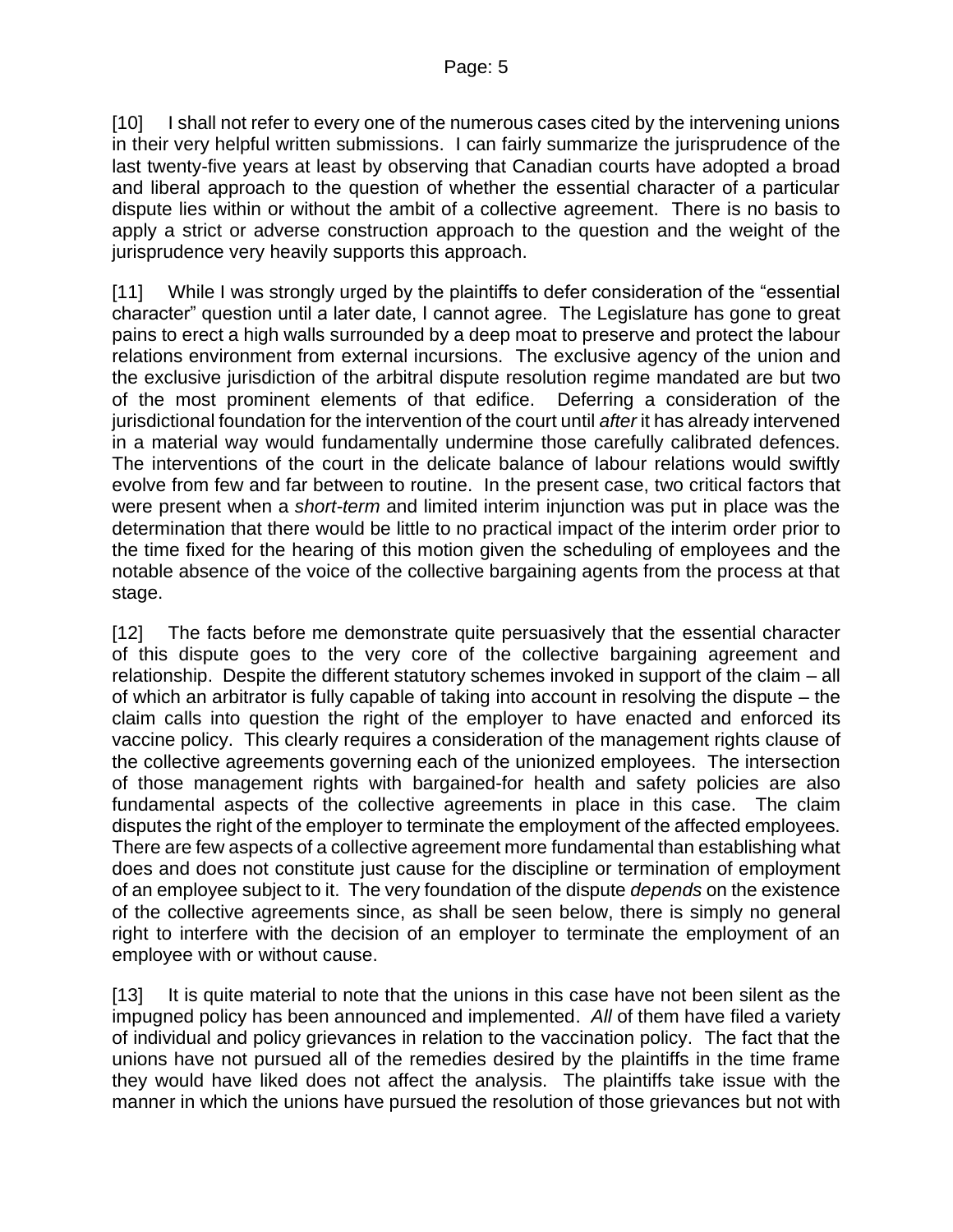their right to do so. The essential character of a dispute is not altered by strategic choices made as to the remedy being pursued.

[14] I am satisfied that the essential character of the dispute advanced by the plaintiffs lies squarely within the ambit of the collective agreements to which the unionized members are party. There are outstanding grievances challenging the very same policy that are even now being adjudicated within the dispute resolution regime prescribed. I have no reason to believe that a lengthier or more detailed dive into the facts would alter this conclusion. The dispute in question resides at the very core of the collective bargaining relationship and not at its periphery.

[15] Applying these conclusions regarding the jurisdictional foundation of the claim to the *RJR* test, it is clear that the first part of the test cannot be satisfied. The unionized plaintiffs have failed to satisfy me that there is a serious issue to be tried as to their standing to prove liability. No injunction can be issued or continued in the face of that determination. This finding is of course subject to the narrower question next addressed.

## (b) In the case of the claims made by the unionized plaintiffs, does this court have the jurisdiction to grant the interim relief or permanent relief sought?

[16] Mr. Parry urged me to continue the existing interim injunction while staying the civil claim in favour of the arbitration process if I concluded as I have done on the standing/jurisdiction question discussed above. In support of this proposed course of action, he referred to the residual jurisdiction discussed by the Supreme Court in *Horrocks* to grant remedies that lie outside the remedial authority of a labour arbitrator, including interlocutory injunctions, to ensure that there is no "deprivation of ultimate remedy".

[17] All of the intervening unions agreed that *in an appropriate case* a collective bargaining agent does indeed have standing to bring a civil claim for an injunction to restrain conduct that is the object of an arbitrable dispute. However, where judicial discretion exists, it must always and everywhere be exercised judicially. The residual authority in question is not a sort of Trojan Horse that can be applied to undermine the exclusive jurisdiction of the arbitration process or the exclusive agency of the union in representing its members through that process. Properly understood, the residual discretion must be seen as complementary to and not destructive of those fundamental labour relations principles.

[18] There may arise cases where, for example, an arbitration board does not have the necessary remedial tools to hand to preserve the *status quo* pending the determination of the dispute. In such cases, there may be a risk of the remedy sought being rendered ineffective or moot and appropriately calibrated intervention may be called for.

[19] There is at least an arguable case on the present facts that this may be the case. The very object of a mandatory vaccine policy is to compel employees subject to the policy to receive the vaccine. Logic requires me to observe that no *mandatory* policy is needed to compel the willing. An arbitrator can reinstate an employee terminated for failing to yield before such a policy if it is ultimately found to be unreasonable or otherwise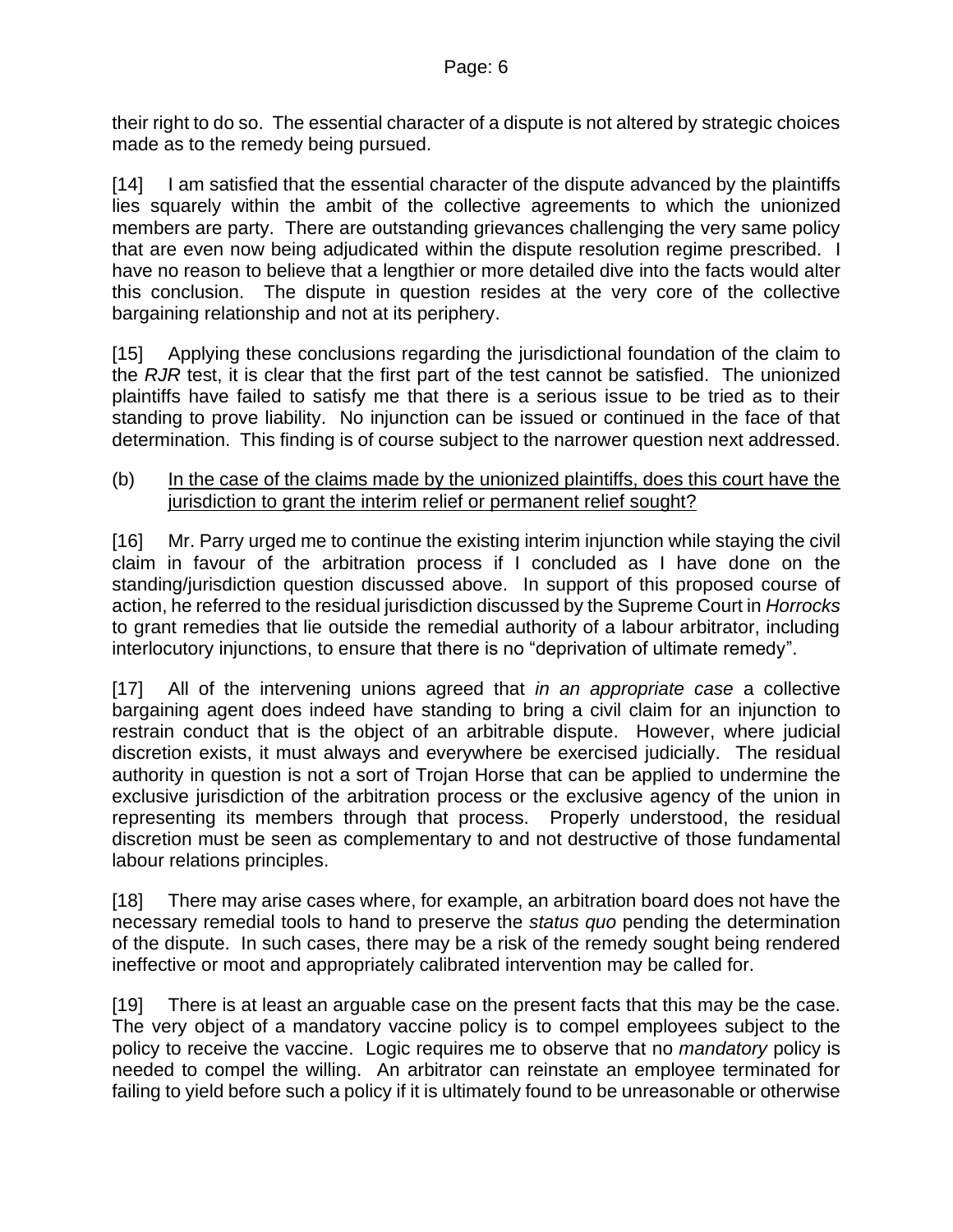contrary to the collective agreement. However, no remedy exists to undo a vaccine once administered. This policy in question and this vaccine are both relatively new and their application in the collective bargaining context is yet to be settled. In this, the policy is at least potentially able to be differentiated from the older, more established vaccine requirements. These and other similar questions are not mine to determine but lie within the province of the exclusive dispute resolution process within that collective bargaining relationship.

[20] I am nevertheless not satisfied that this would be an appropriate case to open the narrow window of residual jurisdiction the Supreme Court has conceded remains. *None* of the unions who have intervened on this hearing asked me to maintain the interim injunction in place for a period of time to permit them to bring their own applications. *All*  of them have the undoubted standing to do so. The decision of the collective bargaining agents to pursue or not pursue a particular remedy is one that is entitled considerable deference in our civil court given the fundamental nature of the labour relations principles involved.

[21] As noted, each of the unions is in the process of pursuing a variety of individual and policy grievances in respect of the policy and have made the strategic choices they have made as to process and relief sought in their undoubted capacity as exclusive collective bargaining agent.

[22] The plaintiffs are in effect calling into question the *manner* which those disputes are being resolved by the union. They view interim relief as essential to preserve the utility of the other remedies being pursued.

[23] This position of the plaintiffs must be considered in light of the fundamental labour relations principles that the court's narrow residual discretion is intended to complement and not undermine. The union is charged with the *exclusive* carriage of the grievances challenging this policy. The unions have made a different choice than the plaintiffs and determined that the existing battery of available remedies (including reinstatement of employment) are adequate to redress the wrongs being alleged. They have all had the time and opportunity to seek interim relief of the sort sought by the plaintiffs if they wished. None have done so; none have asked for time to do so.

[24] In effect, the plaintiffs would have me substitute my judgment on the adequacy of the remedies pursued for that of the exclusive bargaining agent. It seems to me that an approach of deference is called for and I would decline to disturb the judgment of the collective bargaining agents. Such a deferential approach ensures that the residual discretion is confined to its proper auxiliary role.

[25] The position of the Ontario Nurses' Association is slightly different from that of the other unions in that the ONA asserts neutrality on the question of whether the residual jurisdiction of the court can be invoked by an individual member of the bargaining unit as has been done in this case. However, the ONA has not itself sought interim relief.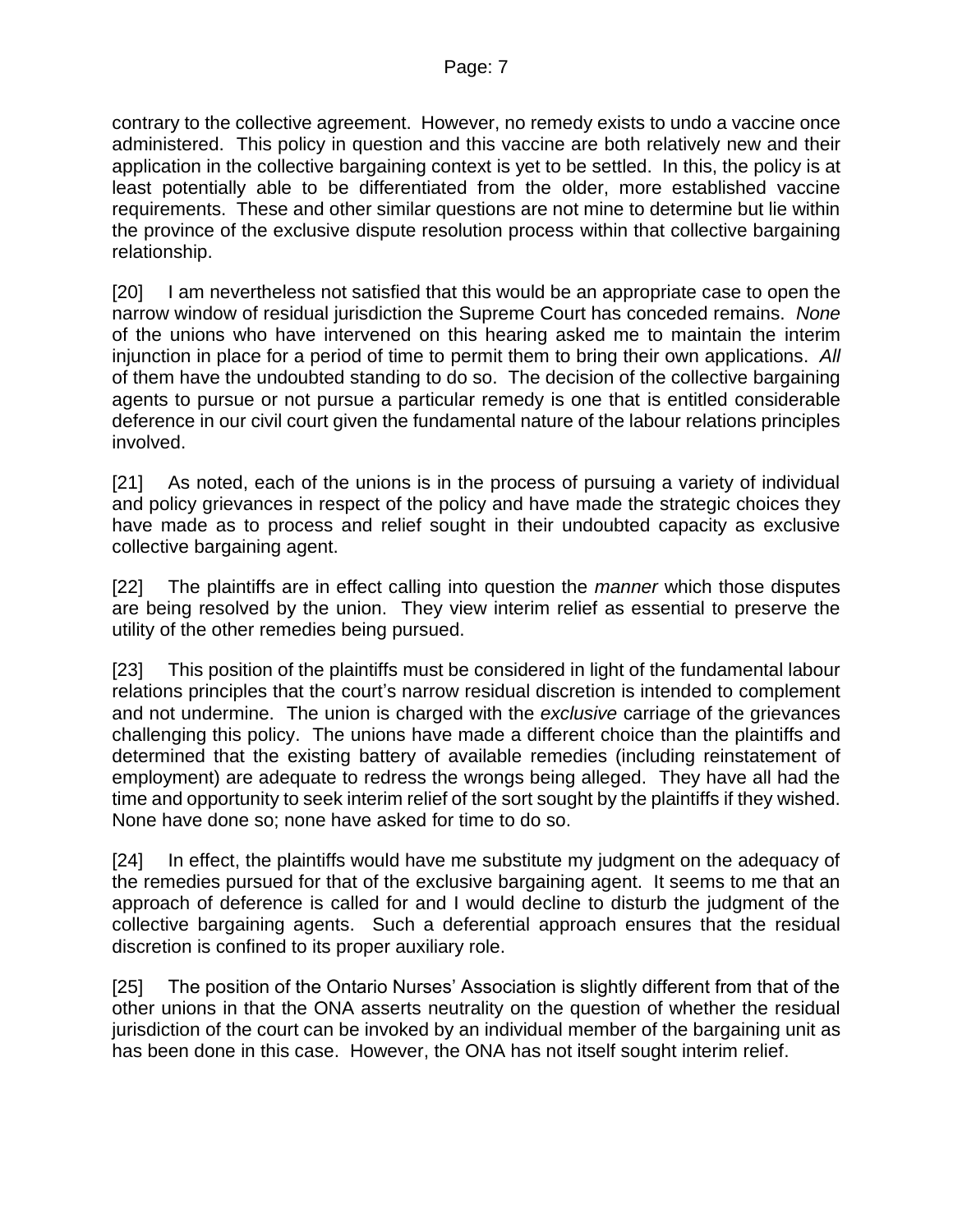[26] There remains considerable dispute as to whether individual union members have any standing to pursue interim remedies under the residual discretion left to the civil courts. One case has permitted such a claim to be advanced by members but did so in circumstances where the union in question was supporting the application: *Aranas v. Toronto East General & Orthopaedic Hospital Inc*., 2005 CanLII 1056 (ON SC). In view of my determination that the decision of the unions not to pursue the remedy is entitled to deference, I do not find it necessary to decide the narrow question of whether individual members of a collective bargaining unit have standing to invoke the court's residual discretion. Whether they do or do not have standing, I would not disturb the progress of the grievances over which the unions of exclusive right of carriage by imposing a remedy – even an interim remedy – that the union is not requesting.

(c) In the case of the remaining plaintiffs who are not members of a union, ought the interim injunction to be continued?

[27] What then is the status of this claim as regards the plaintiffs not subject to the collective bargaining regime?

[28] As a general rule, private-sector employment may be terminated at will outside of the collective bargaining sphere in Ontario. Where cause is not alleged, or if cause is alleged and not proved, compensation is payable to the employee. The level of compensation may be a function of a written contract, of statutory minimum standards or of the common law. Given that fundamental principle, it is hard to see how any plaintiff who is not in a union can allege irreparable harm arising from threatened termination of employment. If the termination of their employment is not justified, they are not entitled to their job back – they are entitled to money. Money, by definition is not only an adequate remedy it is the *only* remedy.

[29] Mr Parry suggested that some of the plaintiffs may have additional rights under the *Human Rights Code.* That may be the case in respect of some of them. The problem in this case is that there is simply no evidence before me that comes close to establishing even a serious issue to be tried that the impugned vaccine policy contravenes the antidiscrimination provisions of the *Code* as regards any of them. I do not preclude such proof being led at some later date, I merely observe that the record before me simply does not justify the imposition of an injunction grounded solely on that narrow speculative ground.

[30] An injunction which cannot be imposed cannot be maintained either. I would dissolve the interim injunction as it relates to the non-union employees as well.

## **Disposition**

[31] For the foregoing reasons, I find that I cannot grant the injunction sought in the case of the unionized plaintiffs and must therefore dissolve the interim injunction granted to permit time for that question to be addressed.

[32] I also find that the plaintiffs have failed to satisfy the first arm of the *RJR* test as regards the plaintiffs who are not subject to a collective bargaining agreement. The